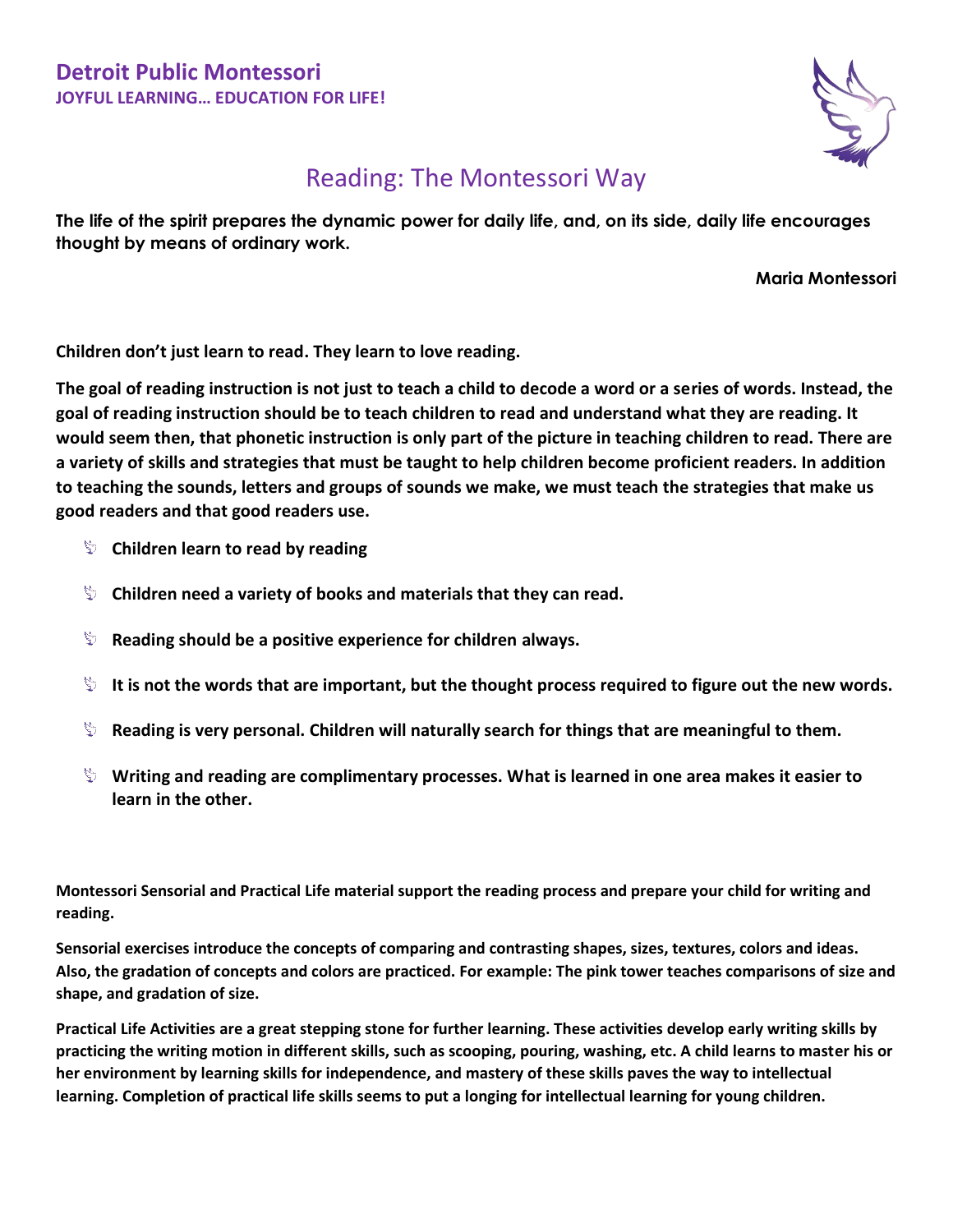**The Montessori reading curriculum has three essential components: A strong foundation in phonics, comprehension based on visualization, and whole language, or learning to read for meaning and using context clues.** 

**Montessori reading is based on a strong foundation of phonics. This multi-sensory approach is unique in that it has children building words (encoding) before reading them (decoding). Developmentally appropriate activities allow children to build their own understanding of how sounds are represented by symbols, and these symbols are joined together to form words.** 

**In the Montessori classroom, by the age of 4, children are developmentally ready and eager to begin the preparation for reading. Along with learning the sounds and tracing their symbols with the sandpaper letters, students simultaneously learn to hold a pencil and control its use with the insets for design.** 

**When children have learned the phonetic sounds, they are ready to begin word building with the moveable alphabet. They begin by building to two or three letter phonetic words (those in which all the letters make their most common sound, like dog, pig, ram, bat, etc.). To allow the children to work independently, they are given small phonetic objects which represent the words they are to build. Later, pictures of phonetic words can be introduced for variety and additional practice in word building.** 

**After the child has mastered two and three letter word building, he or she can begin matching reading cards with the objects and later pictures, and begin working on building four or more letter phonetic words. After these are mastered, the child can match four or more letter words with corresponding objects and pictures, in a variety of formats.** 

**Now the child can begin to read phonetic phrases and sentences, and match them with pictures. Specially prepared phonetic books are then introduced.** 

**The key to comprehension is visualization, and in the Montessori approach to reading, children have lots of practice developing this skill. Visualization is an essential component of the grammar activities where an understanding of the function of words is developed using manipulative activities. Working with these activities gives children further practice in reading and comprehension through visualization.** 

**It is only after children have mastered the phonetic sounds of letters, that they are introduced to the phonograms, sounds represented by combinations of letters like "sh" and "ph", long vowel sounds, and other less common pronunciations of letters. Once the teacher has introduced a new sound, the children can work independently to master the sound in words.**

**After mastering the phonograms, children's interest will lead them to read any book they wish. We strive with young children to give them beautifully illustrated books about the real world. There are also many reading activities related to science, geography, history and many other topics of special interest, as well as further experiential grammar activities, which the children greatly enjoy.**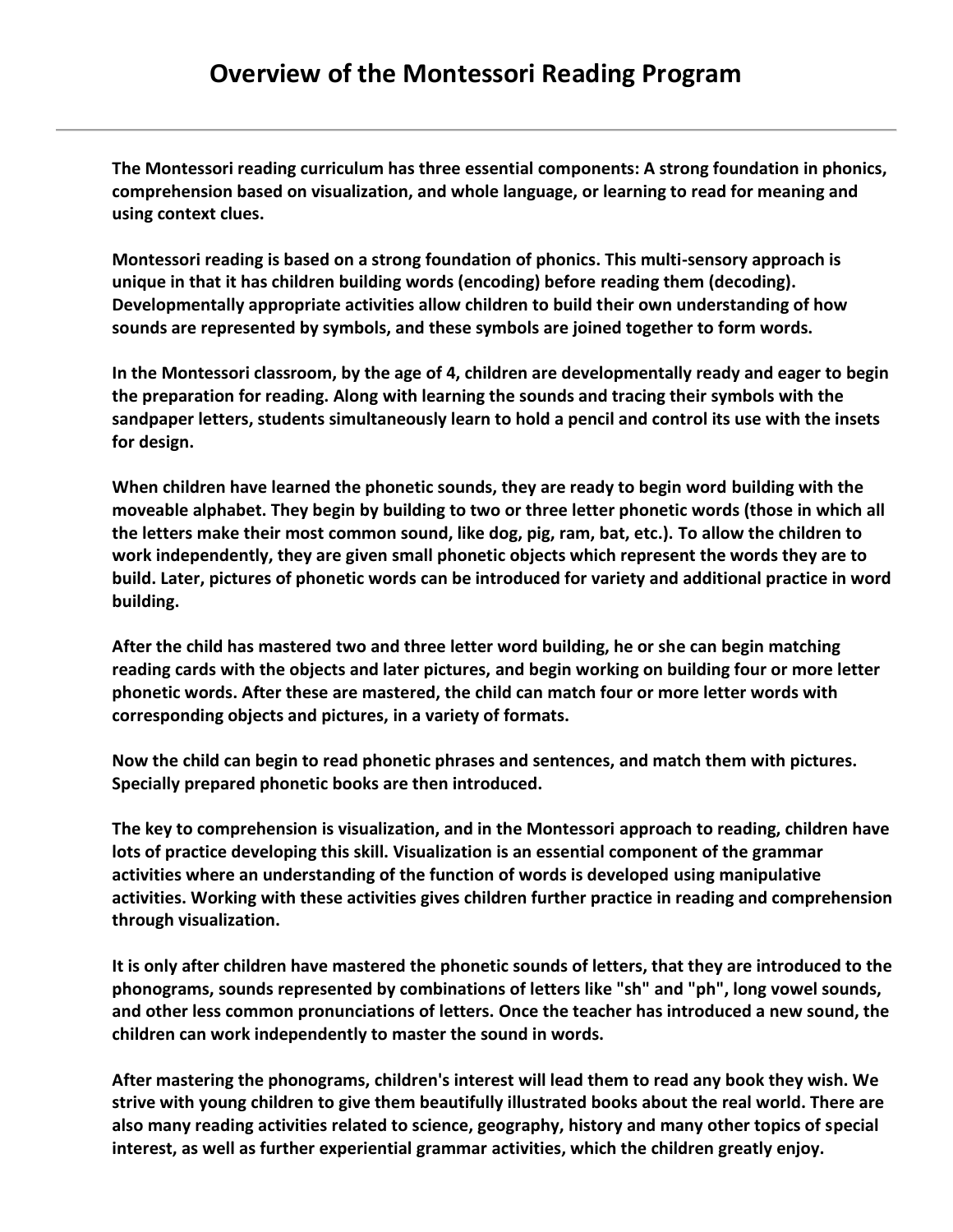## **Montessori Language and Literacy Curriculum: Ages 3-6**

**Early literacy skills are those skills deemed requisite to acquisition including expanding vocabulary and language, concepts of print, phonemic awareness, demonstrating awareness, knowledge of letters, and comprehending stories. Early literacy begins when young children begin to use oral language. The early childhood up until about age eight is often a window for learning early literacy. It is important for children to acquire literacy skills during this window of opportunities. According to early education theorist, Piaget, language represents a verbal pattern that follows a chain of actions and that thought through language represents elements of structure. In other words, language is a notation for a system cognitive instruments including classifications and relationships. Piaget also stressed that the environment of the child, the communication opportunities and the experiences that take place can shape the development of the child.**

**The following is a carefully graded Montessori methodology of early literacy skills acquisition:**

- **Insets for Design, Sandpaper Letters and Large Moveable Alphabet (LMA) for motor movement.**
- **Three –Letter phonics sounds which is the Pink Series comprising of matching, reading of sight words, phrases and sentences and Reading Books.**
- **Early grammar includes Noun and Verb.**
- **Four or more letters phonics blending which is the Blue Series involving matching, reading of word list, sight words, phrases and sentences and Reading Books.**
- **Early grammar includes Noun extension, Adjective, Verb extension, Themes, as well as Singular and Plural.**
- **Four or more letters phonograms and diagraphs which is the Green Series involving matching, reading of word list, sight words, phrases and sentences and Reading Books.**
- **Later grammar includes Nouns, Adjectives, Verbs, Noun & Adjective game, Singular/Plural, Prepositions and Theme Box.**
- **Early Writing**

**The mechanism of writing involves two distinct aspects – the motor mechanism which depends upon motor training, the work of the intellect and creativity. Montessori further explains that the movements involved in writing fall into two distinct activities. Firstly, is the management of the writing instrument. Secondly, is the drawing of the shapes of letters of the alphabets.**

**To prepare the child for writing Montessori advocates indirect preparation through the following developmental exercises; using Sensorial materials for moving the hand in a left/right orientation, using Sensorial material for fine motor control of the thumb, index and third finger i.e. the three fingers that will control a pencil, using Sensorial material to develop a lightness of touch and a tactile sensibility and using Sensorial material where the child traces with his fingers the outlines of the geometric shapes, thus experiencing movements that are similar to the movements he will make when writing letters, e.g. horizontal, vertical, oblique, clockwise and anti-clockwise circles.**